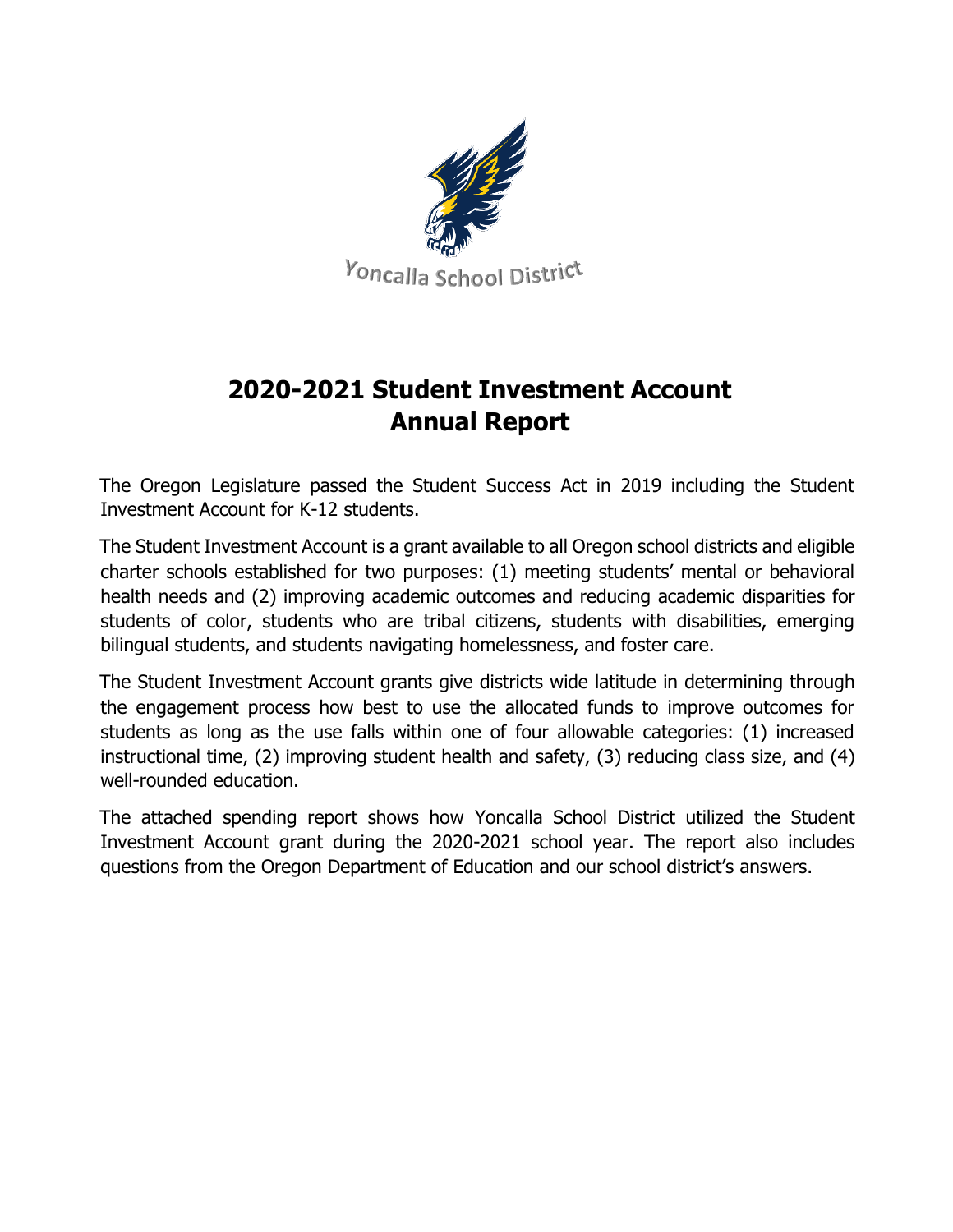

## **YONCALLA SCHOOL DISTRICT STUDENT INVESTMENT ACCOUNT FISCAL YEAR 2020-2021 SPENDING REPORT**

| K-2 Transition              | \$20172.70 |
|-----------------------------|------------|
| <b>Specialist</b>           |            |
| <b>Literacy Camp</b>        | \$57.06    |
| After School Club           | \$3944.78  |
| <b>Credit Recovery</b>      | \$480.95   |
| <b>School Nurse</b>         | \$31437.50 |
| <b>Grant administration</b> | \$464.71   |
| Costs                       |            |
| <b>Total Costs</b>          | \$56557.70 |
|                             |            |

#### **Notes**

- 1. The District SIA grant was assembled through parent, staff, student and Board information gathered during the 2019-20 school year.
- 2. The school nurse was in place of a counselor in the building. This decision was made based on the current pandemic.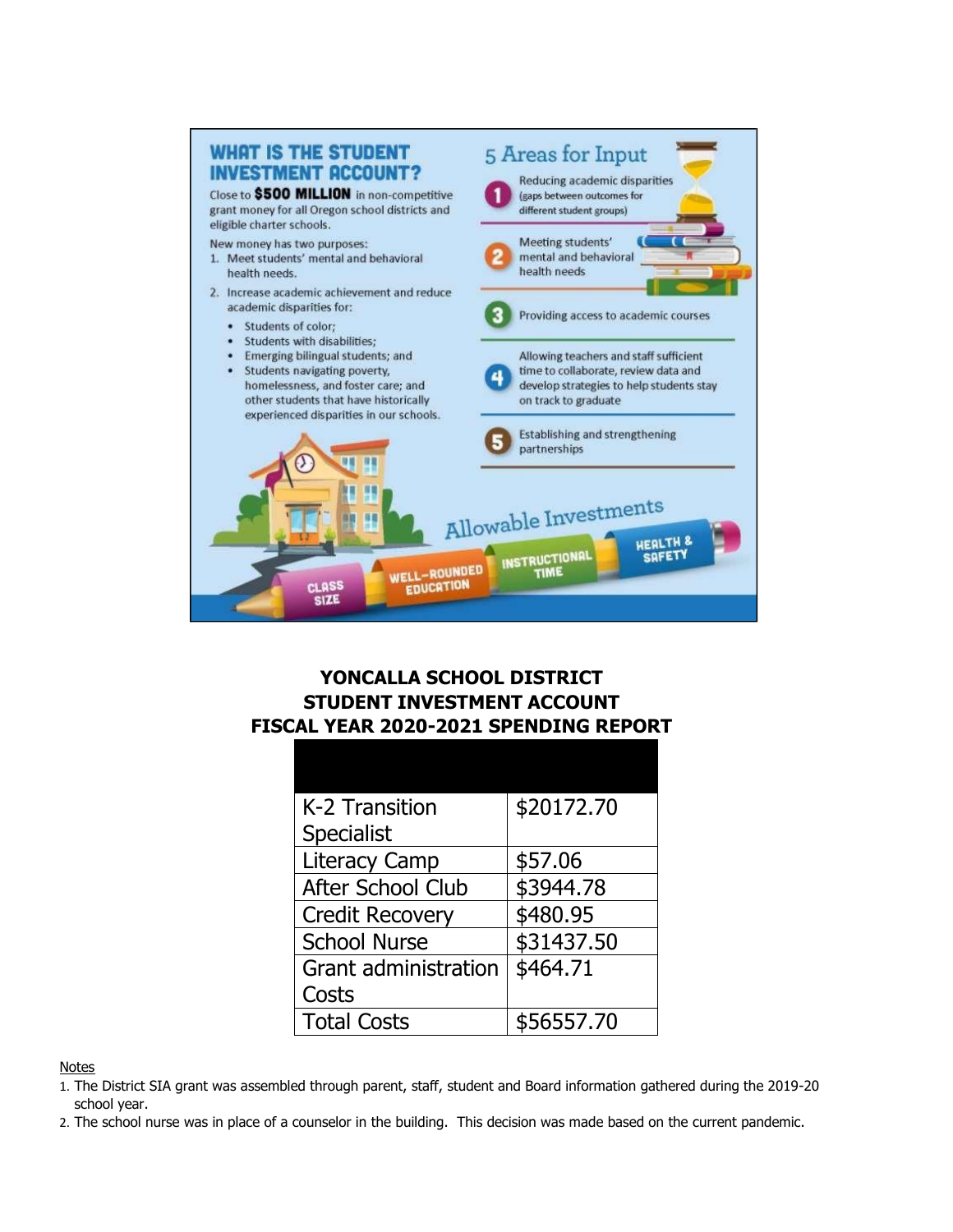## **2020-2021 Student Investment Account Annual Report**

#### **Question #1**

**There are clear impacts from the reduction in SIA funding and from the direct efforts to respond to COVID-19. While you can't fully set those aside, what is important for your community, including focal student groups, families, and educators, to understand about your SIA implementation efforts during the 2020-21 school year and the positive impacts that have occurred? How were you able to make progress towards the goals and outcomes you were aiming at with SIA funding and processes? (500 words or less)** 

#### Response

The biggest issue for Yoncalla School District is that we had to divert money away from mental health to fund a nurse position because of COVID-19. We are now looking for other ways to come up with the funds to get a fulltime counselor into our buildings. Being a small rural school, the community had made counseling services one of the higher priorities for the SIA funds. The good news is that the hiring of a nurse has helped us deal with quarantining issues throughout the district. The nurse has also been an important part of our protocols to help keep the school open this past year. She has also been working with our attendance team on keeping track of student attendance. Also, in the next two years we are hoping to make a shift away from the nurse and invest heavily into mental health. As far as the nurse helping to meet progress towards our goals, she has been instrumental in keeping parents and staff apprised of new ODE or local health authority changes. She has also helped to make sure that we are following our Safe Schools protocols. This has helped to reduce the common cold symptoms that we get during the colder months of the year.

### **Question #2**

#### **What barriers, impediments, or challenges to your SIA implementation have you faced or identified that are helpful for your community and/or state leaders to be aware of? (500 words or less)**

#### Response

We have done a really good job of overcoming barriers in regards to our SIA implementation. Some specific positions are difficult to fill, especially in a small rural area. Probably the biggest barrier is finding qualified teachers to come and be a part of our district. While this is true, we have been able to hire a few extra people, such as hiring a physical education teacher at the elementary school and a Dean of Students to focus on strengthening our math programs K-12. Also, we will continue to look for ways to integrate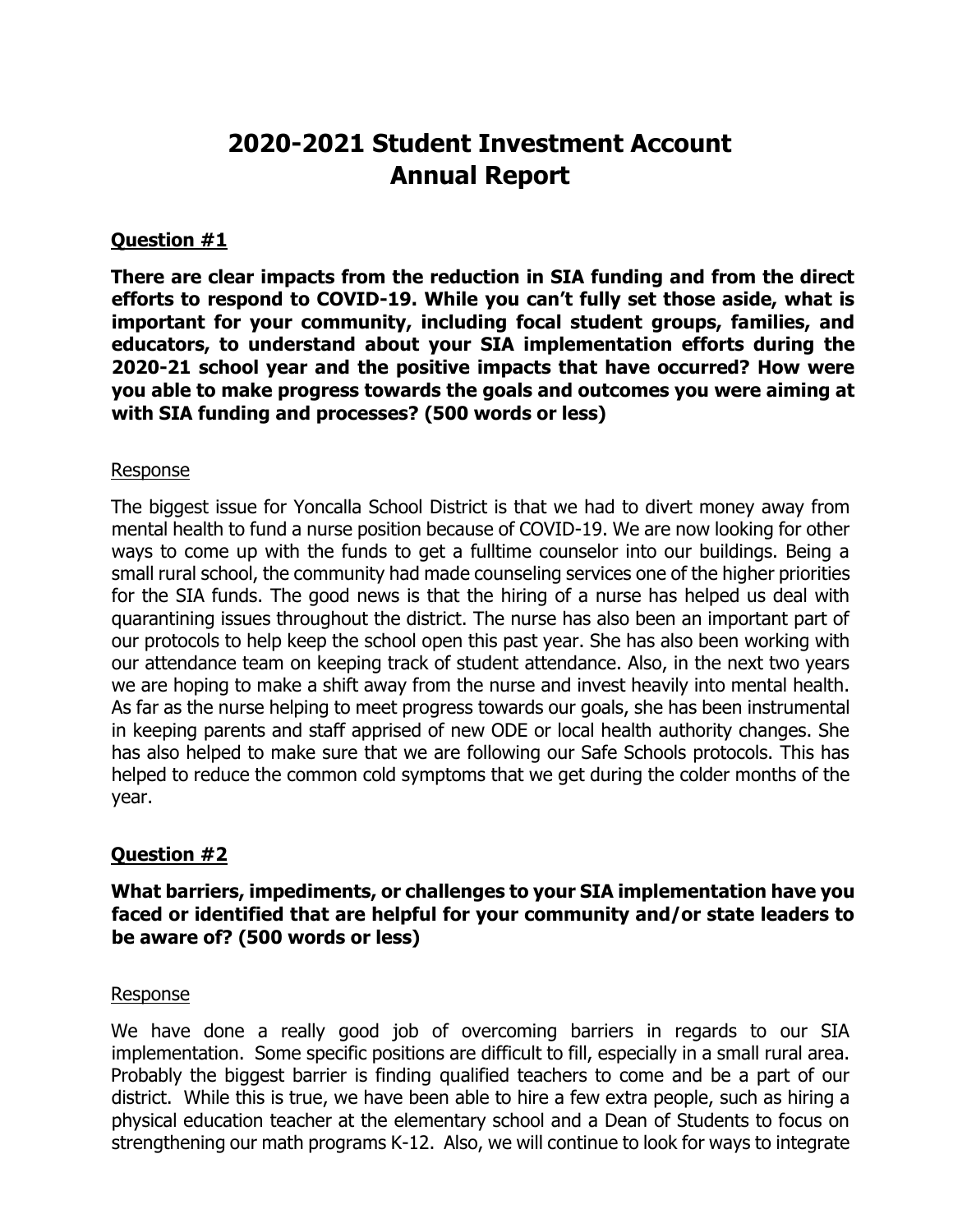art into the elementary. While we continue to find ways to do this with our staff, it is just not economically feasible for us to hire an art teacher at this time.

## **Question #3**

### **SIA implementation includes ongoing engagement with focal students, the families of focal students, and educators. What successes and challenges, if any, have you experienced in maintaining engagement? (500 words or less)**

#### Response

Engagement over the past 2 years has been good, however, it was far better in the years prior to COVID. Before COVID, we were making incredible strides in parent engagement. While it is still high on our list, Zoom meetings have put a damper on the actual engagement. We have not been able to have our annual summer BBQ with parents to kick off the school year. Meetings on Zoom have been challenging in that we have always provided child care for our parents, so they are able to attend meetings without distractions. Zoom distractions are common place!! We continue to do site council meetings where parents and students are given a voice at the table. We also make sure that all of our meetings are equity based and ask the question, who is not represented? This helps us to keep other possible stakeholders in all of our conversations. We also have taken advantage of parent, staff and student surveys. This has helped us to make sure that we continue to represent what the community wants as far as classes in the school. This also drives our SIA conversations as far as needs.

## **Question #4**

**Please share your professional assessment of what guided your choices and prioritization efforts in the first year of SIA implementation? What stands out? Anything important or surprising to report back or reflect on? How were key decisions on scaled down implementation made? What impacts, if any, are helpful to name in how you navigated through the last year, specifically as it relates to SIA implementation? (500 words or less)** 

#### Response

As stated above, surveys of parents, students and staff is what has driven the priorities in the first year of SIA. The community has been very clear about what they view as the needs of the district. What stands out is the fact that we were able to offer summer programs with the help of SIA. We were also able to offer an after school opportunity for all students, and especially those who were in need of academic support. These programs have helped us to strengthen our elementary school and hopefully we will see this success trickle up to the high school. From the initial data that we have, students at the elementary school who attended our summer learning opportunities, came into school in August ready to learn and are having less emotional outbursts. The question about key decisions is fairly straight forward. The best example is the changing from the counselor to a school nurse. I went through the Site Council with this information and a few possible scenarios. They agreed that the most prudent course of action with COVID is to provide a nurse if possible. Once the decision was made with the Site Council, I ran the same information by the school board members. They also agreed. We take a shared decision making approach at YSD that we are proud off, however, ultimately the superintendent has to take into account all the